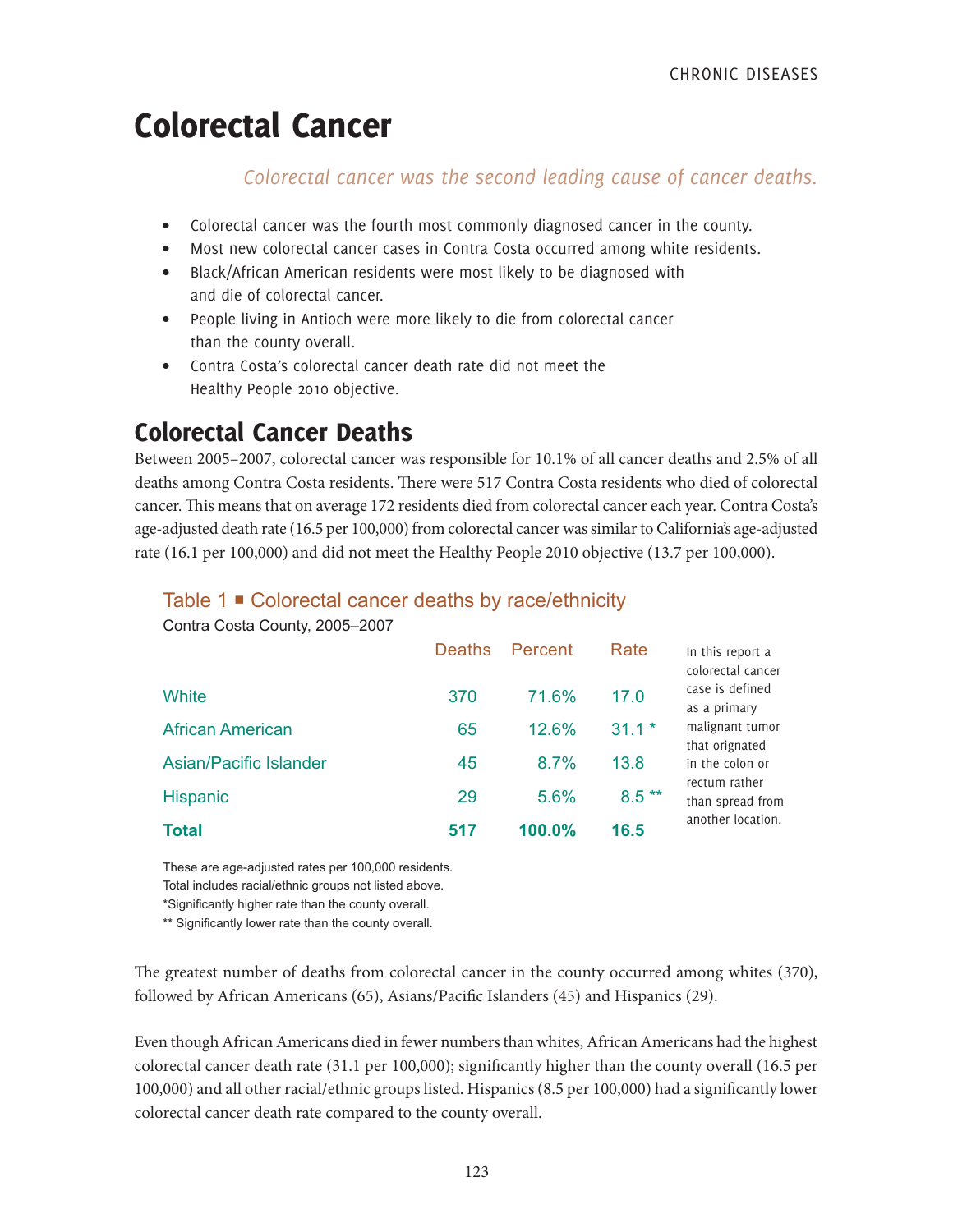#### Table 2 ■ Colorectal cancer deaths by gender

Contra Costa County, 2005–2007

|                |     | Deaths Percent Rate |      |
|----------------|-----|---------------------|------|
| <b>Females</b> |     | 276 53.4%           | 15.1 |
| <b>Males</b>   | 241 | 46.6%               | 18.4 |
| Total          |     | 517 100.0%          | 16.5 |

These are age-adjusted rates per 100,000 residents.

Females (276) experienced slightly more colorectal cancer deaths than males (241), yet the rates of colorectal cancer death between females (15.1 per 100,000) and males were similar (18.4 per 100,000).

#### Table 3 ■ Colorectal cancer deaths in selected cities

|                      | <b>Deaths</b> | Percent | Rate      |
|----------------------|---------------|---------|-----------|
| <b>Walnut Creek</b>  | 69            | 13.3%   | 15.8      |
| Concord              | 62            | 12.0%   | 18.0      |
| Antioch              | 53            | 10.3%   | $25.5*$   |
| <b>Richmond</b>      | 41            | 7.9%    | 15.9      |
| Pittsburg            | 30            | 5.8%    | 21.1      |
| <b>Martinez</b>      | 27            | 5.2%    | 22.6      |
| San Pablo            | 20            | 3.9%    | 28.3      |
| <b>Brentwood</b>     | 20            | 3.9%    | 18.8      |
| <b>El Cerrito</b>    | 17            | 3.3%    | <b>NA</b> |
| <b>Pleasant Hill</b> | 15            | 2.9%    | <b>NA</b> |
| <b>Hercules</b>      | 12            | 2.3%    | <b>NA</b> |
| Pinole               | 12            | 2.3%    | <b>NA</b> |
| <b>Bay Point</b>     | 11            | 2.1%    | <b>NA</b> |
| <b>Oakley</b>        | 8             | 1.5%    | <b>NA</b> |
| <b>Contra Costa</b>  | 517           | 100.0%  | 16.5      |

Contra Costa County, 2005–2007

These are age-adjusted rates per 100,000 residents. Contra Costa total includes cities not listed above.

\*Significantly higher rate than the county overall.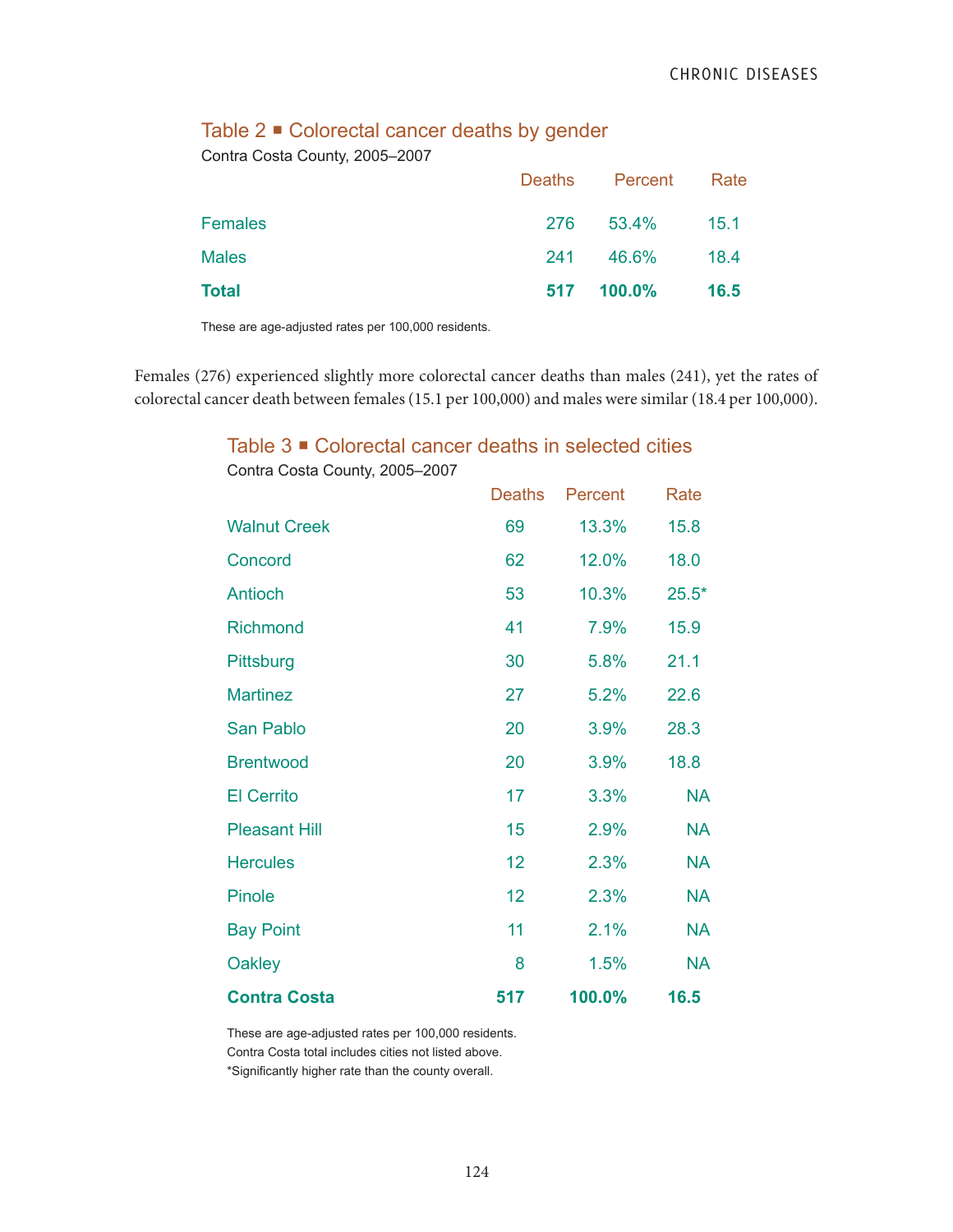The greatest number of deaths from colorectal cancer occurred among residents living in Walnut Creek (69), Concord (62), Antioch (53) and Richmond (41). Antioch had a significantly higher colorectal cancer death rate (25.5 per 100,000) than the county overall (16.5 per 100,000).

## New Cases

To understand the impact of colorectal cancer on the community's health it is important to assess both colorectal cancer diagnoses and deaths. Information about colorectal cancer deaths indicates the ultimate toll this disease takes on people's lives. But many more people develop colorectal cancer than die from it. Information about new colorectal cancer cases provides a sense of how much and among whom the disease is diagnosed and can highlight the need for prevention, screening and treatment programs.

Between 2003–2007, 2,325 new cases of invasive colorectal cancer were diagnosed in Contra Costa; an average of 465 new cases per year. Colorectal cancer was the fourth most commonly diagnosed cancer in the county, representing 10.1% of all new invasive cancer cases. The age-adjusted rate of new invasive colorectal cancer cases for this period was similar in Contra Costa (46.1 per 100,000) and California (44.4 per 100,000).

New invasive colorectal cancer cases were evenly distributed between males (1,165) and females (1,160) in the county, yet males experienced a significantly higher age-adjusted rate of new cases compared to females (52.9 and 41.0 per 100,000 respectively).

#### Table 4 ■ New invasive colorectal cancer cases by gender

Contra Costa County, 2003–2007

|                | Cases | Percent | Rate    | Invasive colorectal<br>cancer is cancer |
|----------------|-------|---------|---------|-----------------------------------------|
| <b>Males</b>   | 1,165 | 50.1%   | $52.9*$ | that has spread                         |
| <b>Females</b> | 1,160 | 49.9%   | 41.0    | beyond the tissue<br>where it developed |
| <b>Total</b>   | 2,325 | 100.0%  | 46.1    | to surrounding,<br>healthy tissue.      |

These are age-adjusted rates per 100,000 residents.

\* Significantly higher rate than county females.

The greatest number of new invasive colorectal cancer cases in Contra Costa occurred among whites (1,655), followed by Asians/Pacific Islanders (222), blacks (216) and Hispanics (182). Although whites accounted for most new invasive colorectal cancer cases in the county, blacks had the highest rate of new cases (58.9 per 100,000); significantly higher than the county overall (46.1 per 100,000) and the other racial/ethnic groups listed in the table. Asians/Pacific Islanders (35.4 per 100,000) and Hispanics (34.3 per 100,000) had significantly lower rates than the county overall.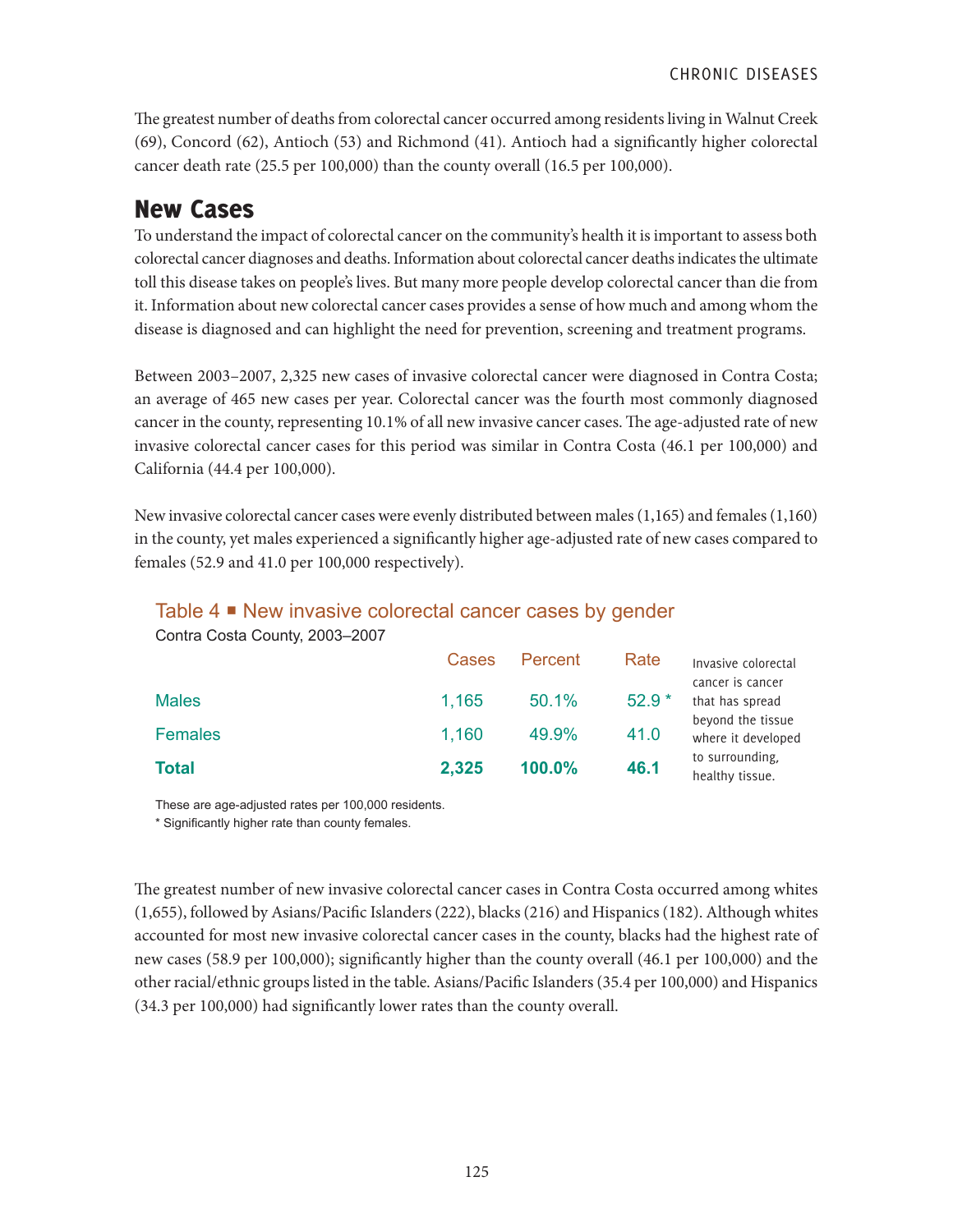### Table 5 <sup>■</sup> New invasive colorectal cancer cases by race/ethnicity

Contra Costa County, 2003–2007

|                        | <b>Cases</b> | Percent | Rate     |
|------------------------|--------------|---------|----------|
| White                  | 1,655        | 71.2%   | 46.8     |
| Asian/Pacific Islander | 222          | 9.5%    | $35.4**$ |
| <b>Black</b>           | 216          | 9.3%    | $58.9*$  |
| Hispanic               | 182          | 7.8%    | $34.3**$ |
| <b>Total</b>           | 2,325        | 100.0%  | 46.1     |

These are age-adjusted rates per 100,000 residents.

Total includes racial/ethnic groups not listed above.

\* Significantly higher rate than the county overall.

\*\* Significantly lower rate than the county overall.

The greatest number of new invasive male colorectal cancer cases in Contra Costa occurred among whites (826) followed by Asians/Pacific Islanders (113), Hispanics (98) and blacks (97). Rates of new male cases for all racial/ethnic groups listed in the table were similar to that of males in the county overall.

#### Table 6 ■ New invasive male colorectal cancer cases by race/ethnicity Contra Costa County, 2003–2007

| Total                         | 1,165 | 100.0%  | 52.9 |
|-------------------------------|-------|---------|------|
| <b>Black</b>                  | 97    | 8.3%    | 64.3 |
| <b>Hispanic</b>               | 98    | 8.4%    | 42.3 |
| <b>Asian/Pacific Islander</b> | 113   | 9.7%    | 41.5 |
| White                         | 826   | 70.9%   | 53.3 |
|                               | Cases | Percent | Rate |

These are age-adjusted rates per 100,000 male residents. Total includes males in racial/ethnic groups not listed above.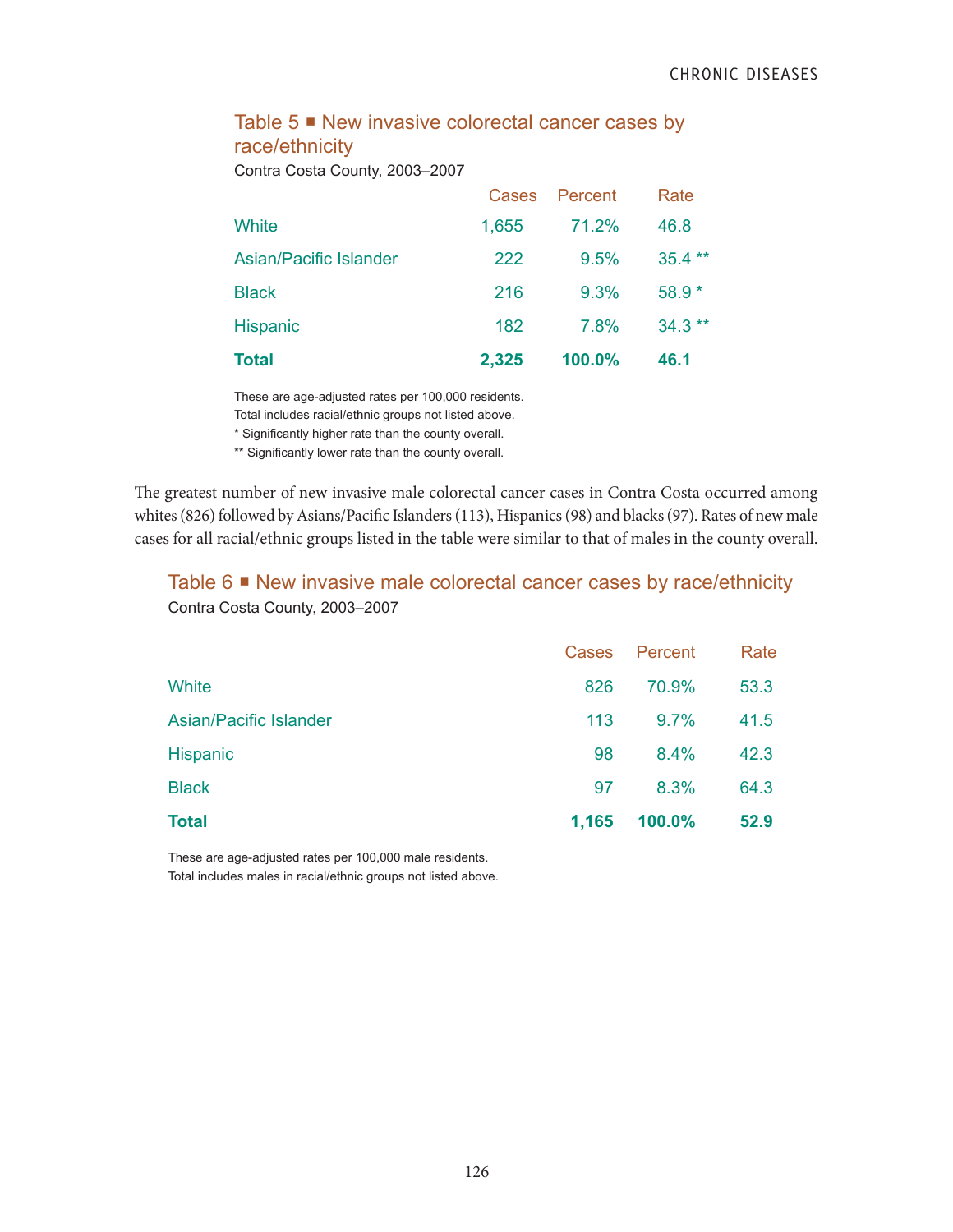The greatest number of new invasive female colorectal cancer cases in Contra Costa occurred among whites (829) followed by blacks (119), Asians/Pacific Islanders (109) and Hispanics (84). Although white females accounted for most new invasive female colorectal cancer cases, rates were highest among black females (54.8 per 100,000); significantly higher than females in the county overall (41.0 per 100,000) and all racial/ethnic groups listed in the table. Asian/Pacific Islander (30.9 per 100,000) and Hispanic (28.2 per 100,000) females had significantly lower rates than females in the county overall.

#### Table 7  $\blacksquare$  New invasive female colorectal cancer cases

By Race/Ethnicity

Contra Costa County, 2003–2007

| <b>Total</b>           | 1,160 | 100.0%  | 41.0      |
|------------------------|-------|---------|-----------|
| <b>Hispanic</b>        | 84    | 7.2%    | $28.2***$ |
| Asian/Pacific Islander | 109   | 9.4%    | $30.9**$  |
| <b>Black</b>           | 119   | 10.3%   | $54.8*$   |
| White                  | 829   | 71.5%   | 41.9      |
|                        | Cases | Percent | Rate      |

These are age-adjusted rates per 100,000 female residents.

Total includes females in racial/ethnic groups not listed above.

\* Significantly higher rate than county females overall.

\*\* Significantly lower rate than county females overall.

#### **What is colorectal cancer?**

The National Cancer Institute defines colorectal cancer as "cancer that forms in the tissues of the colon (the longest part of the large intestine) or ... the rectum (the last several inches of the large intestine closest to the anus)."<sup>1</sup>

#### **Why is it important?**

Colorectal cancer is the fourth most commonly diagnosed invasive cancer in Contra Costa and California.<sup>2</sup> It was also the second leading cause of cancer death in the county<sup>3</sup> and the state.<sup>4</sup>

Although rates of new colorectal cancer cases have decreased throughout the past 20 years in California, Korean males and females and Vietnamese and Filipina females in the state are experiencing increasing rates of new colorectal cancer cases.4

#### **Who is most impacted?**

In Contra Costa, males are more likely to be diagnosed with colorectal cancer than females. Locally, blacks/African Americans are most likely to be diagnosed with and die from colorectal cancer.<sup>2,3</sup> Black females are also most likely to be diagnosed among females in the county.<sup>2</sup> Although local data did not detect differences among males, nationally black males are most likely to be diagnosed among males.<sup>5</sup>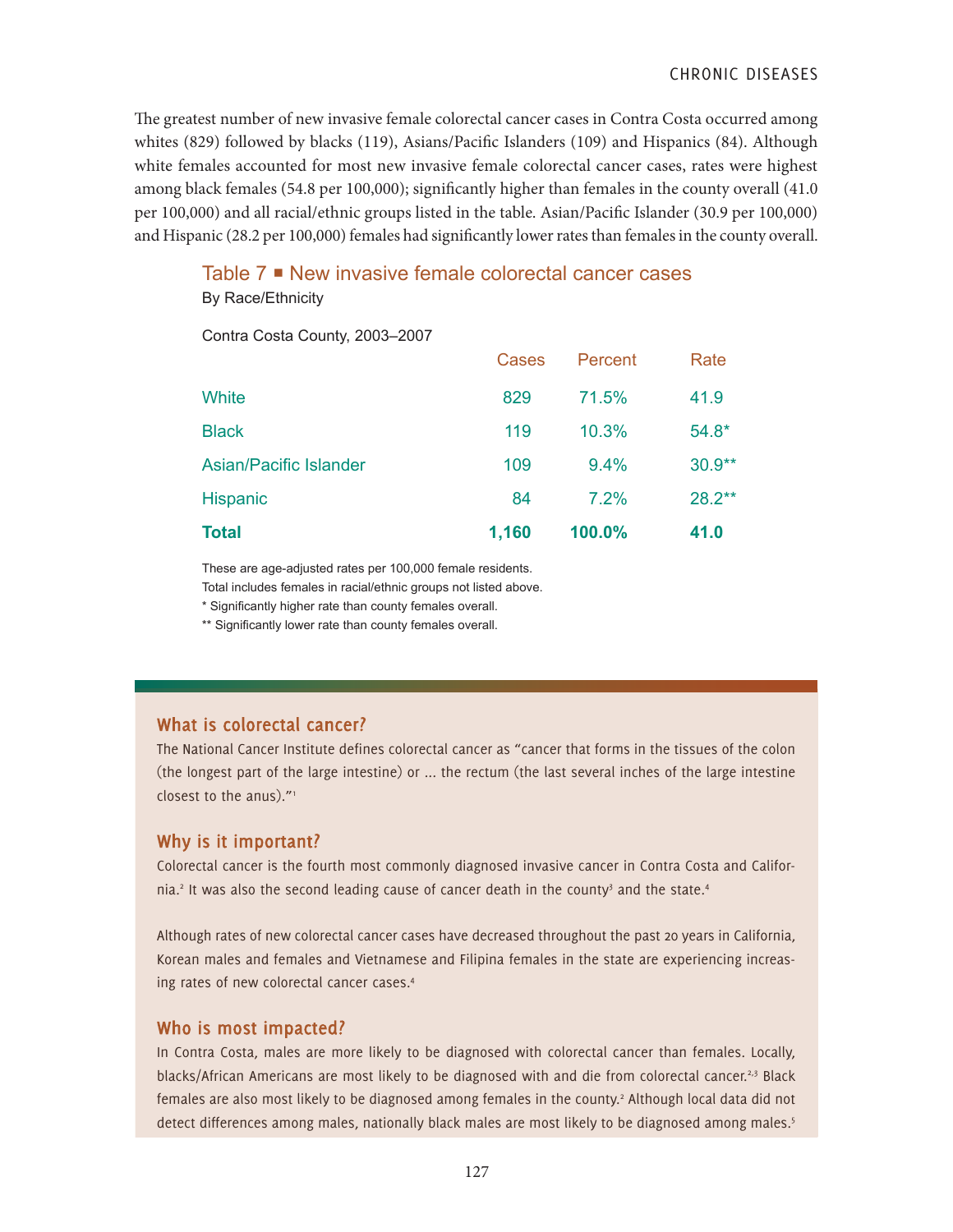Colorectal cancer is more likely to be diagnosed at older ages. More than 90% of people with colorectal cancer are diagnosed after age  $50.67,8$  Other factors that can increase the risk of developing colorectal cancer include: colorectal polyps, if not removed;<sup>6,7,8</sup> family<sup>6,7,8</sup> or personal history<sup>6,8</sup> of colorectal cancer; conditions that cause inflammation of the colon or bowels; $6,7,8$  several inhterited conditions; $6,7,8$ smoking;<sup>6,7</sup> heavy alcohol consumption;<sup>6</sup> and being physically inactive or obese.<sup>6</sup> Diets low in fruits and vegetables<sup>6.8</sup> and those high in animal fat<sup>7,8</sup> and red or processed meat<sup>6</sup> may also contribute to risk of developing colorectal cancer.

#### **What can we do about it?**

Colorectal cancer is less common than breast and prostate cancer but has a poorer prognosis partly because it is often diagnosed at a late stage.<sup>9</sup> In California in 2007, only 46% of new colorectal cancer diagnoses were early stage compared to 82% for prostate cancer and 70% for breast cancer.<sup>9</sup> Colorectal cancer survival is much better if the cancer is diagnosed early. The five-year survival rate is 64% for all stages combined; 91% if diagnosed early before it has spread; 10% if diagnosed late after it has spread to other parts of the body.<sup>9</sup>

Regular screening is critical to preventing and detecting colorectal cancer early.<sup>8</sup> Screening can identify polyps that can be removed before they develop into cancer.<sup>6</sup> It can also detect early stage colorectal cancer, when the prognosis is best.<sup>6</sup> The American Cancer Society recommends that men and women of average risk begin getting screened for colorectal cancer at age 50.9

Although colorectal screening has increased since the mid-1990s,7 in 2008 only 38% of California adults 50 years of age and older reported being screened for colorectal cancer (i.e., sigmoidoscopy or colonoscopy) within the prior five years.<sup>9</sup>

Being physically active, eating a healthy diet and maintaining a healthy weight may also help reduce the risk of colorectal cancer.<sup>9</sup> Policies and programs that improve access to affordable healthy foods, increase opportunities for safe, low or no-cost physical activity and discourage smoking can support healthy behaviors to help prevent colorectal cancer. Access to health insurance and affordable, culturally competent health care services is also important to enable people to pursue appropriate screening and early treatment for colorectal cancer.

#### Data Sources: Colorectal Cancer

#### **TABLES**

Tables 1–7: Data presented for Hispanics include Hispanic residents of any race. Data presented for whites, Asians/Pacific Islanders and African Americans/blacks include non-Hispanic residents. Not all race/ethnicities are shown but all are included in totals for the county, by gender and by city. Rates were not calculated for any group with fewer than 20 cases due to unstable estimates.

Tables 1–3: These tables include total deaths due to colorectal cancer and age-adjusted average annual death rates per 100,000 residents for 2005 through 2007. Mortality data from the California Department of Public Health (CDPH), http://www.cdph.ca.gov/, Center for Health Statistics' Death Statistical Master File, 2005-2007. Any analyses or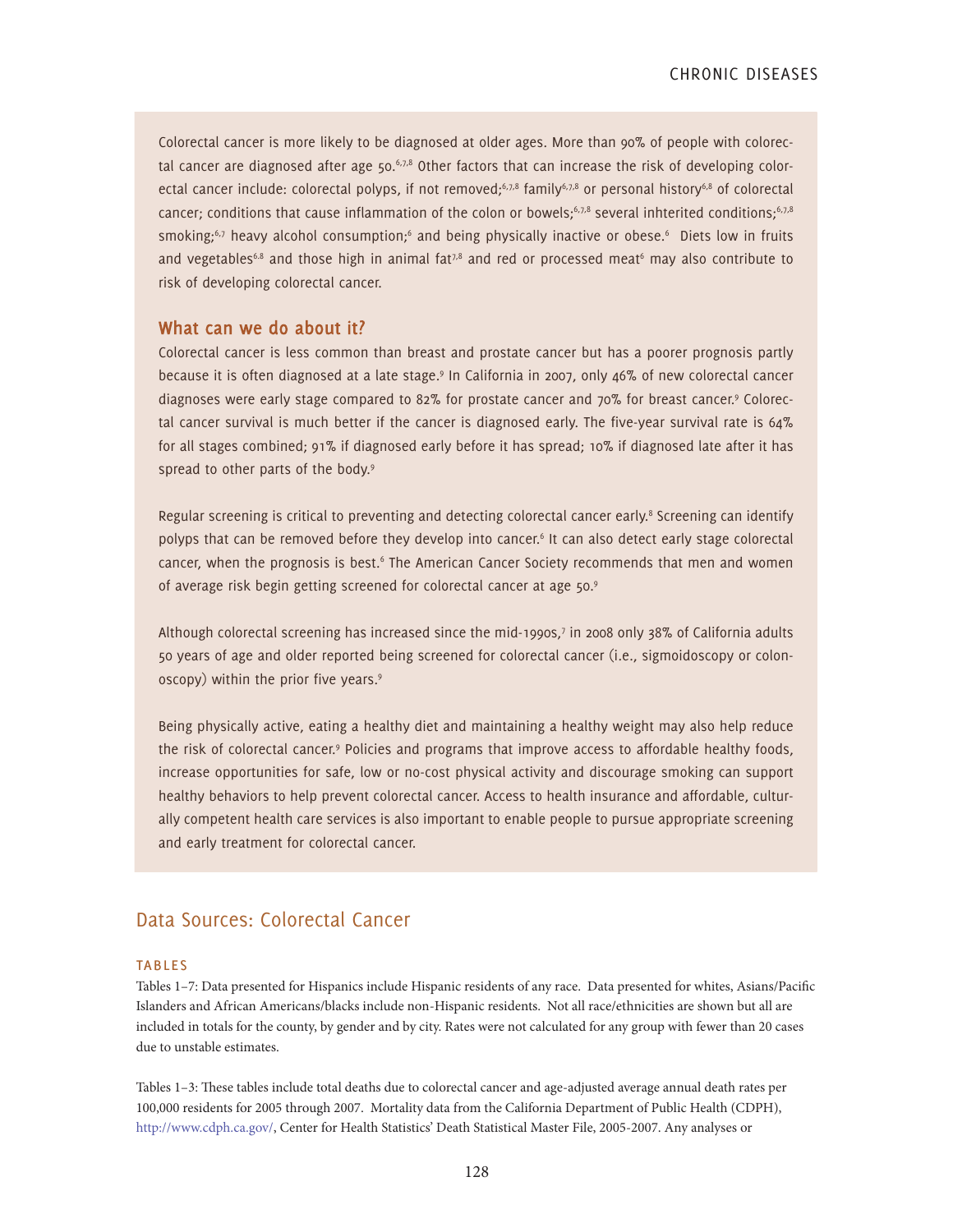interpretations of the data were reached by the Community Health Assessment, Planning and Evaluation (CHAPE) Unit of Contra Costa Health Services and not the CDPH.

ICD10 coding for malignant neoplasm of the colon, rectosigmoid junction, rectum and anus (ICD C18-C21) from the Centers for Disease Control and Prevention National Center for Health Statistics, available online at: http://www.cdc.gov/nchs/data/nvsr/nvsr50/nvsr50\_16.pdf.

Population estimates for Contra Costa and its subpopulations (by age, gender, race/ethnicity, city/census place) for 2005–2007 were provided by the Urban Strategies Council, Oakland, CA. January, 2010. Data sources used to create these estimates included: U.S. Census 2000, Neilsen Claritas 2009, Association of Bay Area Governments (ABAG) 2009 Projections, and California Department of Finance Population Estimates for Cities, Counties and the State 2001–2009, with 2000 Benchmark.

California population estimate for state level rate from the State of California, Department of Finance, E-4 Population Estimates for Cities, Counties and the State, 2001–2009, with 2000 Benchmark. Sacramento, California, May 2009.

Healthy People 2010 objectives from the U.S. Department of Health and Human Services' Office of Disease Prevention and Health Promotion, available online at http://www.healthypeople.gov/.

Table 4–7: These tables include five-year case counts and age-adjusted average annual new case rates per 100,000 residents for 2003 through 2007. New case data from the California Cancer Registry. (2009). Cancer Incidence Rates in California. Based on October 2009 Quarterly Extract (Released October 08, 2009). Retrieved December 14, 2009 from http://www. cancer-rates.info/ca. [Counts for black males and Asian/Pacific Islander females were not publicly available due to small sample sizes but were provided by Mark Allen at the California Cancer Registry on January 5, 2010.]

Note: Veterans Health Administration hospitals did not report cancer cases to the California Cancer Registry (CCR) in 2005, 2006 and 2007. Therefore, new case counts and rates for adult males for 2005–2007 are underestimates and should be interpreted with caution. Although there is no way to know how many unreported cancer cases were diagnosed in these facilities, historically VHA-reported cases have accounted for approximately 4 percent of all new male cancers reported to the CCR. (For information in the undercount see http://ccrcal.org/publications/Vatechnotes).

International Classification of Diseases for Oncology, Third Edition (ICD–O-3) coding for new colorectal cancer cases: colon excluding rectum (C180–187, C260) and rectum and rectosigmoid junction (C199 and C209) excluding histology types 9590–9989, and sometimes 9050-9055, 9140+. (For information on ICD–O-3 codes see: http://seer.cancer.gov/siterecode/icdo3\_d01272003/). This section includes data for invasive cancer only. All but 82 colorectal cancer cases (i.e., 97%) reported to the California Cancer Registry for this period were invasive.

#### **TEXT**

- 1. National Cancer Institute, U.S. National Institutes of Health. (n.d.) Cancer Topics: Colon and Rectal Cancer. Retrieved June 12, 2010 from: http://www.cancer.gov/cancertopics/types/colon-and-rectal
- 2. California Cancer Registry (2009). Incidence data for 2003–07, based on October 2009 Quarterly Extract, released October 08, 2009.
- 3. California Department of Public Health, Center for Health Statistics' Death Statistical Master File, 2005–2007.
- 4. California Cancer Registry, California Department of Public Health. (n.d.) Colorectal Cancer in California, 1988– 2007: Questions and Answers. Retrieved October 6, 2010 from www.ccrcal.org/Inside\_CCR/CRC–FAQ.shtml
- 5. U.S. Cancer Statistics Working Group. United States Cancer Statistics: 1999–2006 Incidence and Mortality Webbased Report. Atlanta: U.S. Department of Health and Human Services, Centers for Disease Control and Prevention and National Cancer Institute; 2010. Data for 2006 retrieved August 23, 2010 from www.cdc.gov/uscs
- 6. American Cancer Society (2010). Cancer Facts & Figures 2010. Atlanta: American Cancer Society.